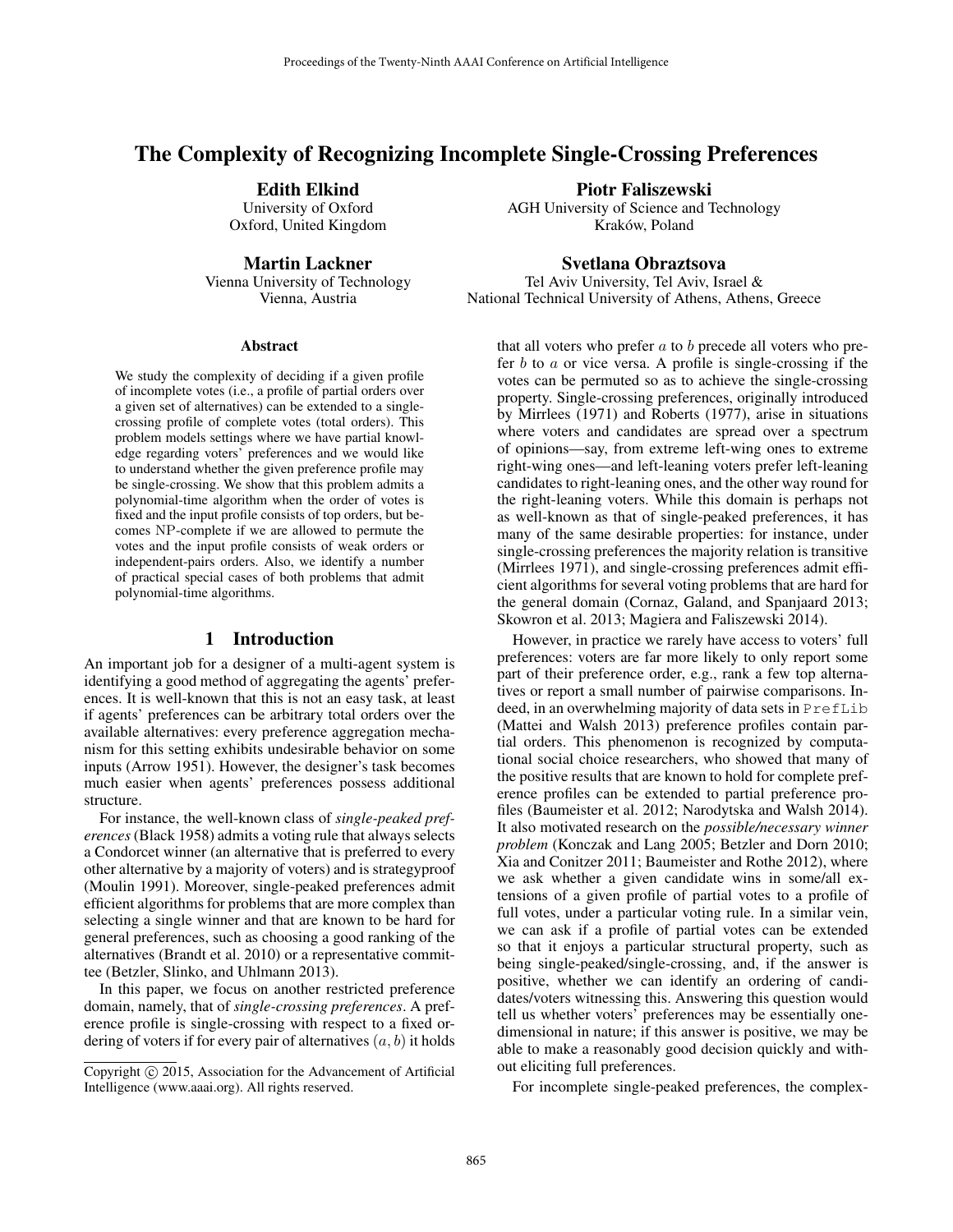ity of this problem has been investigated by Lackner (2014), who proved that it is NP-complete when the input may consist of arbitrary partial orders, and more recently by Fitzsimmons (2014), who showed it to be polynomial-time solvable for weak orders. The goal of our paper is to initiate the complexity-theoretic investigation of this problem for incomplete single-crossing preferences.

Our Contribution. We consider the complexity of deciding whether a given profile of partial orders can be extended to a profile of total orders that is single-crossing. We investigate this problem both for the setting where we are allowed to permute the votes so as to achieve the single-crossing property and for the setting where the desired ordering of the votes is fixed.

We first focus on the case where the ordering of the votes is provided as part of the input, and show that our problem admits an efficient algorithm when the input profile consists of top orders, or when no input vote contains an antichain of size 3 and for every pair of candidates there is at least one voter who is able to compare them. We then turn to the problem of checking whether a given profile of partial orders can be extended to a profile of total orders that is single-crossing with respect to *some* ordering of votes. We show that this problem is NP-complete, even if all votes in the input are weak orders, or if in each input vote all antichains of size 2 are pairwise disjoint. Given these hardness results, we focus on top orders, and obtain polynomial-time algorithms under mild additional assumptions on voters' preferences. We show that, given a profile of top orders  $R$ , we can efficiently decide whether it can be extended to a single-crossing profile of total orders if  $R$  contains at least one full vote and (i) we seek an ordering of the votes where some such vote appears first or (ii) the input profile is *narcissistic*, i.e., each candidate is ranked first by at least one voter.

We also investigate alternative extensions of the singlecrossing property to the domain of partial votes. In particular, we define the notion of a *weakly single-crossing profile*, and show that such profiles can be detected efficiently.

Relevance of Our Study. We believe that understanding the single-crossing property in the context of partial preference orders is important in its own right. However, our research also has a more direct motivation: knowing that a profile of partial preference orders can be extended to a singlecrossing one can simplify the winner determination process, both in single-winner and in multi-winner elections.

Consider a profile of top orders in a single-winner election. If we know that the votes can be extended to a singlecrossing profile for a given voter order, then we can find the median vote in this order and pick its top candidate as the winner. This candidate is a possible Condorcet winner and, thus, a natural one to select.

For the case of multi-winner elections, Skowron et al. (2013) have shown an efficient winner determination algorithm for the voting rule of Chamberlin and Courant (1983), for the case of single-crossing elections (in the general setting, the rule is NP-hard (Procaccia, Rosenschein, and Zohar 2008; Lu and Boutilier 2011)). Their algorithm focuses on the top parts of the votes, but requires the

order witnessing that the election is single-crossing. Thus, if we could find an order witnessing that a profile of top orders can be extended to a single-crossing profile, then we could use the algorithm of Skowron et al. (2013).

There is a further added benefit of considering the singlecrossing property in the context of partial preference orders. Intuitively, when voters cast partial preference orders, they only specify pairwise comparisons that they truly care about. Consequently, the resulting profiles are much more likely to satisfy various structural properties (such as being single-peaked/single-crossing) than profiles where voters are forced to rank candidates that they do not care about (and may therefore rank them in a way that hides the true preference structure).

Related Work. Both single-peaked and single-crossing preferences can be recognized in polynomial time if the input is a collection of total orders (Bartholdi and Trick 1986; Escoffier, Lang, and Öztürk 2008; Elkind, Faliszewski, and Slinko 2012; Bredereck, Chen, and Woeginger 2013b). The problem becomes much more difficult if we ask whether a given preference profile is close to being single-peaked or single-crossing, or, more generally, close to belonging to some restricted domain, for an appropriate notion of distance; indeed, many (though not all!) variants of this problem are known to be NP-hard (Erdélyi, Lackner, and Pfandler 2013; Bredereck, Chen, and Woeginger 2013a; Faliszewski, Hemaspaandra, and Hemaspaandra 2014). Both single-peaked and single-crossing preferences arise in societies that are, in some sense, one-dimensional; however, the two notions are distinct, in the sense that there are singlepeaked elections that are not single-crossing and vice versa (Mirrlees 1971); see also the work of Elkind et al. (2014).

### 2 Preliminaries

For each integer k, we denote the set  $\{1, \ldots, k\}$  by  $[k]$ . Let C be a finite set of candidates (alternatives). A *(strict) partial order* is a binary relation  $\succ$  over C that has the following properties: for every  $a, b, c \in C$  (i)  $a \not\succ a$ ; (ii)  $a \succ b$  implies  $b \nsucc a$ ; (iii)  $a \succ b$  and  $b \succ c$  implies  $a \succ c$ . We say that a pair of alternatives a, b is *comparable in*  $\succ$  if a  $\succ$  b or  $b \succ a$ ; otherwise we say that a and b are *incomparable in*  $\succ$  and write  $a \perp \searrow b$ . A partial order  $\succ$  is said to be *total* if  $a \succ b$  or  $b \succ a$  for every  $a, b \in C$ . A total order  $\succ$  is an *extension* of a partial order  $\succ'$  if for every pair of alternatives  $a, b$  such that  $a \succ' b$  it holds that  $a \succ b$ .

When  $a \succ b$ , we say that  $\succ$  ranks a above b. For readability, we will often denote a generic partial order by  $r$  and write  $a \succ_r b$  or  $r : a \succ b$  when r ranks a above b.

A partial order  $\succ$  is said to be a *weak order* if for all  $a, b, c \in C$  it holds that  $a \perp b$  and  $b \perp c$  implies  $a \perp c$ . Equivalently, in a weak order  $\succ$  all candidates are partitioned into several equivalence classes  $C_1, \ldots, C_k$  so that for  $a \in C_i$ ,  $b \in C_j$  we have  $a \perp_b b$  if  $i = j$  and  $a \succ b$  if  $i < j$ . Weak orders can be understood as total orders with ties allowed. A *top order* is a weak order where  $|C_1| = \cdots =$  $|C_{k-1}| = 1$ . Intuitively, top orders correspond to a voter ranking some of her most preferred alternatives, and leaving the remaining alternatives unranked. Thus, we refer to the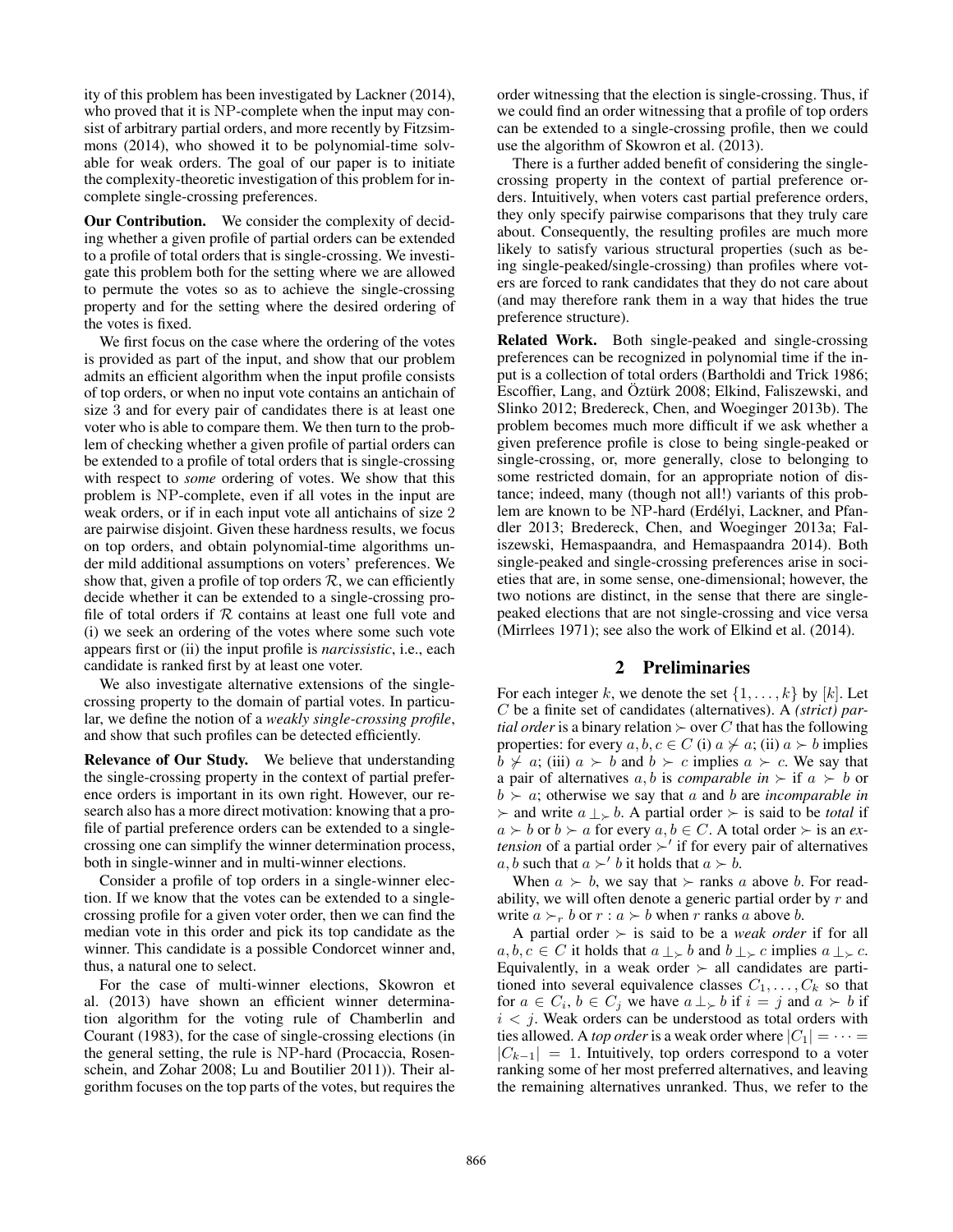candidates in  $\bigcup_{i=1}^{k-1} C_i$  as the *ranked candidates*.

A set  $C' \subseteq \overline{C}$  is said to be an *antichain* in  $\succ$  if  $a \perp \swarrow b$ for all  $a, b \in C'$ . A partial order  $\succ$  is said to be an *independent pairs order* if all antichains of size  $2 \text{ in } \succ \text{ are pairwise}$ disjoint (this implies that  $\succ$  has no antichains of size 3).

**Single-Crossing Property.** A list  $\mathcal{R} = (r_1, \ldots, r_n)$  of (partial) orders is called a *(partial) profile*. We refer to elements of  $[n]$  as *voters*: the order  $r_i$  is the vote of voter i.

**Definition 1.** *A profile*  $\mathcal{R} = (r_1, \ldots, r_n)$  *of total orders over a candidate set* C *is said to be* single-crossing with respect to a total order  $\Box$  on  $[n]$  *if for every pair of candidates*  $a, b \in C$ *such that the first voter in*  $\Box$  *prefers* a *to b it holds that the voters who prefer a to b precede in*  $\sqsubset$  *the voters who prefer b to a*. A profile  $\mathcal{R} = (r_1, \ldots, r_n)$  *of total orders is said to be* single-crossing *if there exists a total order*  $\Box$  *on*  $[n]$  *such that*  $\mathcal R$  *is single-crossing with respect to*  $\sqsubset$ .

**Definition 2.** *A profile*  $\mathcal{R} = (r_1, \ldots, r_n)$  *of partial orders over a candidate set* C *is said to be* single-crossing with respect to a total order  $\Box$  on [n] *if there exists a profile*  $\hat{\mathcal{R}} =$  $(\widehat{r}_1, \ldots, \widehat{r}_n)$  of total orders, where  $\widehat{r}_i$  is an extension of  $r_i$ <br>for each  $i \in [n]$  that is single-crossing with respect to  $\Box$  R *for each*  $i \in [n]$ *, that is single-crossing with respect to*  $\subset \mathcal{R}$ *is said to be single-crossing if there exists a total order*  $\Box$  *on* [n] *such that*  $\mathcal R$  *is single-crossing with respect to*  $\sqsubset$ .

Computational Problems. The goal of this paper is to study the computational complexity of the following two problems (and their special cases):

PARTIAL ORDER SINGLE-CROSSING CONSISTENCY — FIXED ORDER (PO-SCC-F):

Given a candidate set C, a profile  $\mathcal{R} = (r_1, \ldots, r_n)$  of partial orders over C, and a total order  $\Box$  on [n], decide whether  $R$  is single-crossing with respect to  $\Box$ .

PARTIAL ORDER SINGLE-CROSSING CONSISTENCY (PO-SCC):

Given a candidate set C and a profile  $\mathcal{R} = (r_1, \ldots, r_n)$ of partial orders over C, decide whether  $R$  is singlecrossing.

We are also interested in special cases of PO-SCC-F and PO-SCC where the input profile contains: (i) weak orders only (WO-SCC-F/WO-SCC), (ii) top orders only (TO-SCC-F/TO-SCC), (iii) independent-pairs orders only (IP-SCC-F/IP-SCC).

We omit some proofs due to space constraints. The omitted proofs appear in the full version of the paper.

### 3 Fixed Order of Votes

Before we move to the computational results, let us illustrate how counterintuitively partial orders can behave with respect to the single-crossing property. Let us define a relaxed variant of this property, tailored to partial orders.

**Definition 3.** A profile  $\mathcal{R} = (r_1, \ldots, r_n)$  of partial orders *over a candidate set* C *is* seemingly single-crossing with respect to a total order  $\Box$  over  $[n]$  *if for every pair of candidates*  $a, b \in C$  *the voters can be divided into two (possibly empty) consecutive intervals with respect to*  $\Box$  *so that (i) in one of these intervals each voter either prefers* a *to* b *or indicates that* a *and* b *are incomparable, and (ii) in the other*

*interval each voter either prefers* b *to* a *or indicates that* a and b are incomparable. A profile  $\mathcal{R} = (r_1, \ldots, r_n)$  of *partial orders is* seemingly single-crossing *if it is seemingly single-crossing with respect to some total order*  $\Box$  *over*  $[n]$ *.* 

A profile of total orders is single-crossing if and only if it is seemingly single-crossing. One might expect that the same is true for profiles of partial orders, i.e., that a profile of partial orders that is seemingly single-crossing with respect to some order of votes  $\sqsubset$  can be extended to a profile of total orders that is single-crossing with respect to  $\sqsubset$ . However, the next example shows that this is not the case.

**Example 1.** Let  $C = \{a, b, c\}$  and consider the following profile  $\mathcal{R} = (r_1, r_2, r_3, r_4)$  of partial orders:

$$
r_1: a \succ b \succ c, \quad r_2: c \succ b, \quad r_3: b \succ a, \quad r_4: a \succ c.
$$

It is easy to see that  $\mathcal R$  is seemingly single-crossing with respect to the order  $1 \n\sqsubset 2 \n\sqsubset 3 \n\sqsubset 4$ . However, R cannot be extended to a profile of total orders  $(\hat{r}_1, \hat{r}_2, \hat{r}_3, \hat{r}_4)$  that is single-crossing with respect to  $\Box$ . Indeed,  $a \succ_{r_1} b, b \succ_{r_3} a$ implies that  $\hat{r}_4$  would have to rank b above a, and  $b \succ_{r_1}$ c,  $c >_{r_2} b$  means that  $\hat{r}_4$  would have to rank c above b.<br>By transitivity it follows that  $\hat{r}_4$  ranks c above q but this is By transitivity, it follows that  $\hat{r}_4$  ranks c above a, but this is impossible, since  $a \succ_{r_4} c$ .

This argument does not show that  $R$  is not singlecrossing. In fact, R *is* single-crossing with respect to a different order of voters, namely  $1 \sqsubset' 2 \sqsubset' 4 \sqsubset' 3$ , as witnessed by the following profile  $(\hat{r}_1, \hat{r}_2, \hat{r}_3, \hat{r}_4)$  of total orders (for convenience, the votes below are listed according to  $\sqsubset$ '):

$$
\widehat{r}_1: a \succ b \succ c, \qquad \widehat{r}_2: a \succ c \succ b, \n\widehat{r}_4: a \succ c \succ b, \qquad \widehat{r}_3: c \succ b \succ a.
$$

However, we can modify  $R$  so that it remains seemingly single-crossing, but is not single-crossing with respect to *any* order of voters. Specifically, set  $C' = \{a, b, c, d, e, f\}$ , and consider the following profile  $\mathcal{R}' = (r'_1, r'_2, r'_3, r'_4)$  of partial orders over  $C'$ , which is obtained by prepending a singlecrossing profile of total orders over  $\{d, e, f\}$  to  $\mathcal{R}$ :

$$
\begin{aligned} &r'_1\colon d\succ e\succ f\succ a\succ b\succ c,\\ &r'_2\colon e\succ d\succ f,\qquad f\succ a,\qquad f\succ c\succ b,\\ &r'_3\colon e\succ f\succ d,\qquad d\succ c,\qquad d\succ b\succ a,\\ &r'_4\colon f\succ e\succ d,\qquad d\succ b,\qquad d\succ a\succ c.\end{aligned}
$$

It is easy to see that  $\mathcal{R}'$  is seemingly single-crossing with respect to  $1 \sqsubset 2 \sqsubset 3 \sqsubset 4$ . Further, the  $\{d, e, f\}$ -parts of orders in  $\mathcal{R}'$  ensure that the only orders for which  $\mathcal{R}'$  is seemingly single-crossing are  $1 \n\sqsubset 2 \n\sqsubset 3 \n\sqsubset 4$  and  $4 \n\sqsubset 3 \n\sqsubset 2 \n\sqsubset 1$ . Thus, no extension of  $R$  is single-crossing.

Example 1 shows that, to solve PO-SCC-F, it is not sufficient to check whether the input profile is seemingly singlecrossing. Indeed, we have been unable to determine the complexity of PO-SCC-F for unrestricted inputs. However, we can show that this problem becomes polynomial-time solvable if we additionally assume that no order in the input profile contains an antichain of size 3, and no pair of candidates is incomparable in every vote.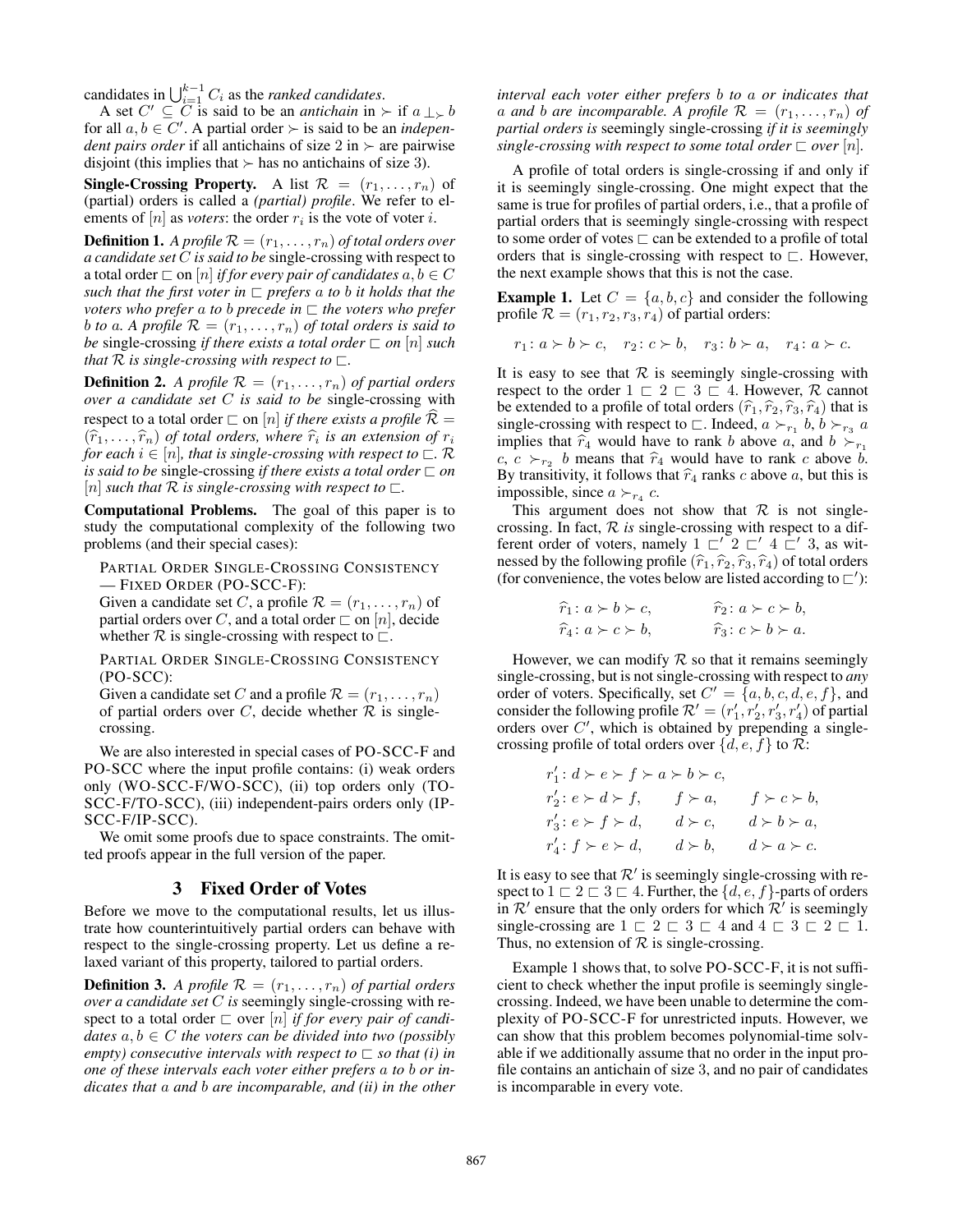Theorem 2. *One can determine whether an* n*-voter* m*candidate profile of partial orders* R *is single-crossing with respect to a given order*  $\Box$  *on*  $[n]$  *in*  $\mathcal{O}(m^2 \cdot n \cdot (m+n))$ *time under the following two conditions: (1)* R *does not contain a vote with an antichain of size* 3*, and (2) no pair of candidates is incomparable in every vote.*

If a profile does not satisfy conditions (1) and (2) in the statement of Theorem 2, but there are only few antichains of size 3 and "fully" incomparable candidate pairs, we can still solve this problem efficiently. Let  $a$  denote the total number of antichains of size 3 in  $R$  and let b denote the number of candidate pairs that are incomparable in all votes.

Corollary 3. *The* PO-SCC-F *problem can be solved in*  $\mathcal{O}\left(2^{a+b} \cdot m^2 \cdot n \cdot (m+n)\right)$  time.

For top orders, a stronger result is true: TO-SCC-F is polynomial-time solvable with no additional constraints on the input profile. Moreover, for top orders the phenomenon illustrated in Example 1 does not arise: every seemingly single-crossing profile of top orders is single-crossing. To prove this, we will now present an algorithm that, given a profile  $R$  of top orders that is seemingly single-crossing with respect to an ordering  $\sqsubset$ , explicitly constructs an extension of  $R$  that is single-crossing with respect to  $\sqsubset$ . We first describe a subroutine  $\mathcal E$  used by our algorithm.

- **Algorithm**  $\mathcal{E}$ : The algorithm takes as input a profile  $\mathcal{R}$  =  $(r_1, \ldots, r_n)$  of top orders, where  $r_1$  is a total order, and an order  $\Box$  over  $[n]$  such that  $1 \Box i$  for each  $i \in \{2, \ldots, n\}.$ It computes a profile of total orders as follows:
	- 1. It orders the votes in  $\mathcal R$  according to  $\sqsubset$  to obtain a profile  $S = (s_1, \ldots, s_n)$ ; note that  $r_1 = s_1$ .
	- 2. It sets  $\hat{s}_1 = s_1$  and for each  $i \in \{2, \ldots, n\}$  (in the ascending order), it extends  $s_i$  to  $\hat{s}_i$  by ranking all the unranked candidates as in  $\hat{s}_{i-1}$  (note that by the time it unranked candidates as in  $\hat{s}_{i-1}$  (note that by the time it processes  $s_i$ ,  $\widehat{s}_{i-1}$  is a total order).<br>It noturing  $(\widehat{s}_i)$
- 3. It returns  $(\widehat{s}_1, \ldots, \widehat{s}_n)$ .

Theorem 4. *There is a polynomial-time algorithm that given a profile* R *of top orders that is seemingly singlecrossing with respect to an order*  $\Box$  *on*  $[n]$ *, outputs an extension of* R *that is single-crossing.*

*Proof.* Let C be a set of candidates and let  $\mathcal{R} = (r_1, \dots, r_n)$ be a profile of top orders over  $C$  that is seemingly singlecrossing with respect to an order  $\Box$  on [n]. Without loss of generality, we assume that  $\sqsubset$  is given by  $1 \sqsubset 2 \sqsubset \cdots \sqsubset n$ . To find a single-crossing extension  $\hat{\mathcal{R}} = (\hat{r}_1, \dots, \hat{r}_n)$  of  $\mathcal{R}$ , we first compute an extension  $\hat{r}_1$  of  $r_1$ :

- 1. Set  $\hat{r}_1 = r_1$ .
- 2. For each  $i = 2, \ldots, n$ , if  $r_i$  ranks some candidates that  $\hat{r}_1$ does not yet rank, append these candidates to  $\hat{r}_1$  (in order of their appearance in  $r_i$ ).
- 3. If  $\hat{r}_1$  still does not rank all the candidates, append them to  $\hat{r}_1$  in an arbitrary order.

Now we have a profile  $\mathcal{R}' = (\hat{r}_1, r_2, \dots, r_n)$  of top orders, where  $\hat{r}_1$  is a total order. We run Algorithm  $\mathcal{E}$  on  $\hat{\mathcal{R}}'$  to obtain a profile of total orders. Note that in Algorithm  $\mathcal{E}$  we obtain a profile of total orders. Note that in Algorithm  $\mathcal E$  we

set  $S = \mathcal{R}'$ , and therefore this profile, which we will denote by  $\widehat{\mathcal{R}} = (\widehat{r}_1, \widehat{r}_2, \ldots, \widehat{r}_n)$ , is an extension of  $\mathcal{R}$ . We claim that  $\widehat{\mathcal{R}}$  is single-crossing with respect to  $\Box$ .

Suppose that  $\overline{\mathcal{R}}$  is not single-crossing and let  $\ell$  be the largest index such that  $(\hat{r}_1, \ldots, \hat{r}_{\ell-1})$  is single-crossing. Thus,  $(\hat{r}_1, \ldots, \hat{r}_\ell)$  is not single-crossing and there exists a pair  $a, b$  of candidates such that

$$
\widehat{r}_1: a \succ b, \qquad \widehat{r}_{\ell-1}: b \succ a, \qquad \widehat{r}_{\ell}: a \succ b.
$$

Candidates a and b are ranked differently in  $\hat{r}_{\ell-1}$  and  $\hat{r}_{\ell}$ , so Algorithm  $\mathcal E$  could not have derived the ranking  $a \succ b$ in  $\hat{r}_\ell$  from  $\hat{r}_{\ell-1}$ . Hence, in  $r_\ell$  we also have  $a \succ b$ . Since  $\hat{r}_1$  and  $\hat{r}_{\ell-1}$  rank a and b differently and given how vote  $\hat{r}_1$  is computed, there must be a k,  $1 \leq k < \ell - 1$  such that  $r_k: a \succ b$  and neither a nor b are ranked in any  $r_i$ ,  $i \in [k-1]$ . Consequently, the triple  $(r_k, r_{\ell-1}, r_\ell)$  witnesses that R is not seemingly single-crossing with respect to  $1 \sqsubset$  $2 \n\t\sqsubset \cdots \sqsubset n$ , a contradiction with our assumption. Thus, the algorithm outputs a single-crossing extension of  $\mathcal{R}$ .  $\Box$ 

#### 4 Arbitrary Order of Voters

We will now consider the scenario where the ordering of the votes is not given in the input, and we have to decide whether the given profile is single-crossing with respect to *some* ordering of the votes. Note that in this setting we can assume that all votes in the input profile  $R$  are pairwise distinct, as we can simply remove all duplicates without changing the answer. Therefore, we can view  $R$  as a *set* of votes, and identify a voter  $i$  with her vote  $r_i$ . In particular, it will sometimes be convenient to write  $r_i \nightharpoonup r_j$  in place of  $i \nightharpoonup j$ . Hardness Results The problem PO-SCC turns out to be NP-complete. To show this, we will provide a reduction from the BETWEENNESS problem, defined below, which is known to be NP-complete (Opatrny 1979).

BETWEENNESS:

Given a set  $S = \{s_1, \ldots, s_m\}$  and a set T of triples over  $S$ , decide whether there exists a total order  $\lt$  over S such that for each triple  $(s_i, s_j, s_k)$  in T it holds that either  $s_i < s_j < s_k$  or  $s_k < s_j < s_i$ .

To reduce BETWEENNESS to PO-SCC, we use instances of the following gadget. Let  $\mathcal{R} = (r_1, r_2, r_3)$  be a profile over  $C = \{a, b, c\}$  such that:  $r_1 : a \succ b \succ c, r_2 : b \succ a \succ c$ , and  $r_3$ :  $c > b > a$ . It is easy to verify that R is singlecrossing with respect to exactly two orders:  $1 \n\sqsubset 2 \n\sqsubset 3$  and its reverse.

Theorem 5. PO-SCC *is* NP*-complete.*

*Proof.* Clearly, this problem is in NP. To show that is is NP-hard, we provide a reduction from BETWEENNESS.

Let  $I = (S, T)$  be an instance of BETWEENNESS, where  $S = (s_1, \ldots, s_m)$  and  $T = (t_1, \ldots, t_n)$  is a set of triples over S. The idea of our proof is to form a profile where the voters correspond to the elements of the set S and the constraints from the set  $T$  are implemented within the partial orders using the gadget described just before the theorem statement. We let  $D = A \cup B \cup C$ , where  $A = \{a_1, \ldots, a_n\},\$  $B = \{b_1, \ldots, b_n\}$ , and  $C = \{c_1, \ldots, c_n\}$ , and form a partial profile  $\mathcal{R} = (r_1, \ldots, r_m)$  over D as follows: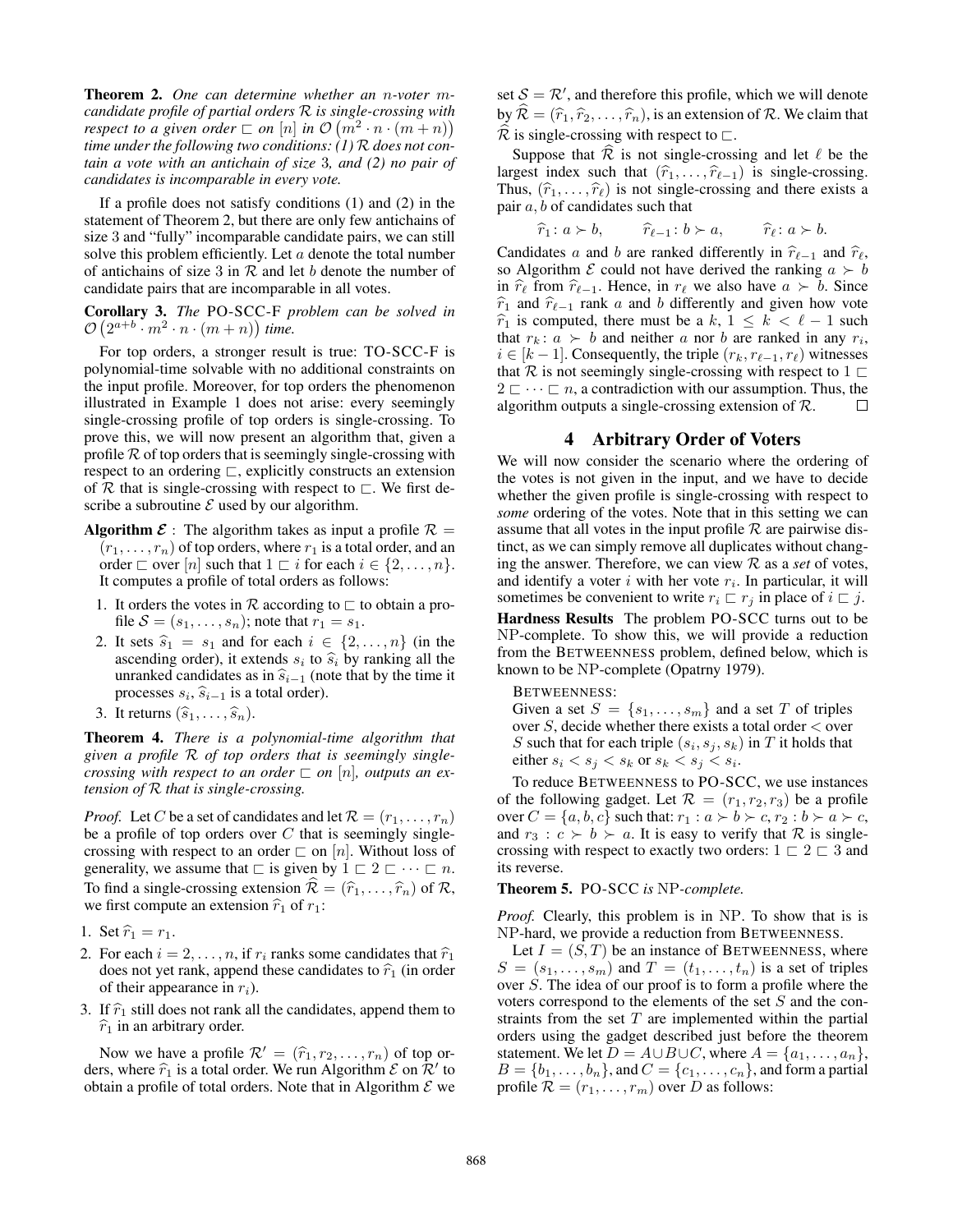- 1. For each  $\ell \in [m]$ , each  $i, j \in [n]$ ,  $i < j$ , each  $x \in$  $\{a_i, b_i, c_i\}$  and each  $y \in \{a_j, b_j, c_j\}$ , we set  $r_\ell : x \succ y$ .
- 2. For each triple  $t_\ell = (s_i, s_j, s_k) \in T$ , we set:

$$
r_i: a_{\ell} \succ b_{\ell} \succ c_{\ell}, r_j: b_{\ell} \succ a_{\ell} \succ c_{\ell}, r_k: c_{\ell} \succ b_{\ell} \succ a_{\ell}.
$$

3. For each  $\ell \in [m]$  every pair of candidates not mentioned in the previous two points are incomparable in  $r_{\ell}$ .

We claim that  $R$  is single-crossing if and only if  $I$  is a "yes"-instance of BETWEENNESS. First, assume that  $\mathcal R$  is single-crossing with respect to some order  $\sqsubset$ . By construction, for each triple  $t_\ell = (s_i, s_j, s_k) \in T$ , we have either  $r_i \nightharpoonup r_j \nightharpoonup r_k$  or  $r_k \nightharpoonup r_j \nightharpoonup r_i$ . This means that an order  $\lt$ over S such that  $s_x < s_y$  if and only if  $r_x \nightharpoondown r_y$  witnesses that  $I$  is a "yes"-instance of the BETWEENNESS problem.

On the other hand, assume that  $I$  is a "yes"-instance of the BETWEENNESS problem and that some order  $\lt$  over S witnesses this. We define an order  $\Box$  over  $\{r_1, \ldots, r_m\}$  so that  $r_x \rvert r_y$  if and only if  $s_x \rvert s_y$ . To show that  $\mathcal R$  is single-crossing with respect to  $\Box$ , we will now extend  $\mathcal R$  to a profile of total orders as follows. Consider a triple  $t_\ell =$  $(s_i, s_j, s_k) \in T$ . W.l.o.g., assume that  $s_i < s_j < s_k$  (the case  $s_k < s_j < s_i$  can be handled in a similar way). We define the voters' preferences regarding  $a_{\ell}, b_{\ell}, c_{\ell}$  as follows:

- 1. For each  $r_x$  such that  $r_x \sqsubset r_i$ , set  $r_x : a_\ell \succ b_\ell \succ c_\ell$ .
- 2. For each  $r_y$   $(y \neq j)$  such that  $r_i \sqsubset r_y \sqsubset r_k$ , set  $r_y : b_\ell \succ$  $a_{\ell} \succ c_{\ell}.$
- 3. For each  $r_z$  such that  $r_k \rvert r_z$ , set  $r_z : c_\ell \succ b_\ell \succ a_\ell$ .

After this operation, the profile consists of total orders, and it is clear that it is single-crossing with respect to  $\Box$ . П

The partial orders in the profile from the proof of Theorem 5 are, in fact, weak orders. Thus, we get the next result.

Corollary 6. WO-SCC *is* NP*-complete.*

Moreover, we can adapt our proof of Theorem 5 to show that IP-SCC is NP-complete as well.

#### Theorem 7. IP-SCC *problem is* NP*-complete.*

Top Orders The case of top orders is by far the most important and practical one. It turns out that it is also quite challenging: we have not been able to determine the exact complexity of TO-SCC. Nonetheless, we will now describe several polynomial-time algorithms for this problem that work under additional mild constraints on voters' preferences.

The first of these algorithms (Theorem 8) applies in a situation where we know the complete order of one of the two extreme voters in the profile; alternatively, we could imagine that we define this "extreme" voter ourselves and add it to the profile that we have at hand. In essence, this means that for this algorithm to be applicable, we need to know for every pair of candidates  $a$  and  $b$  which one of them is closer to a given extreme side of the opinions in the single-crossing spectrum. In practice, in settings where we have a good understanding of the nature of the candidates, we should expect to have the necessary information to use this algorithm.

Theorem 8. *There is a polynomial-time algorithm that given an instance*  $I = (C, R)$  *of* TO-SCC*, where*  $R =$  $(r_1, \ldots, r_n)$ , and an index  $\ell$  such that  $r_\ell$  is a total order, de*cides if there is an order*  $\sqsubset$  *such that: (i) for each*  $k, k \neq \ell$ ,  $r_\ell \sqsubset r_k$ *, and (ii)*  $\mathcal R$  *is single-crossing with respect to*  $\sqsubset$ *.* 

*Proof.* Without loss of generality, we can assume that  $\ell = 1$ . Our algorithm consists of two parts. First, in Algorithm  $\mathcal{L}$ , we compute an order  $\Box$  witnessing that  $\mathcal R$  is seemingly single-crossing (if indeed it is), and then we invoke Algorithm  $\mathcal E$  to compute an appropriate extension of  $\mathcal R$ . If Algorithm  $\mathcal L$  fails at any point, we reject the input (if we reach Algorithm  $\mathcal{E}$ , failure is impossible).

By the theorem's assumptions, the first element in  $\sqsubset$ ,  $r_1$ , is a total order. We define a relation  $\Gamma^*$  over  $\{r_2, \ldots, r_n\}$ as follows: For each  $i, j, 2 \leq i, j \leq n$ , if there is a pair of candidates  $a, b \in C$  such that  $r_1$  and  $r_i$  order  $a, b$  identically but  $r_j$  orders them differently, we set  $r_i \sqsubset^* r_j$ . Algorithm  $\mathcal L$ is given below:

Algorithm  $\mathcal{L}$ : We compute the relation  $\Gamma^*$  over  ${r_2, \ldots, r_n}$  and extend it to relation  $\Gamma^{**}$  over R as follows: for each pair  $i, j \in [n]$  we set  $r_i \subset \cdots \subset r_j$  if either  $i = 1$  or  $r_i \nightharpoonup^* r_j$ . Using the standard algorithm for topological sorting, we check if  $\sqsubset$ \*\* can be extended to a linear order. If so, we compute and return this order (this will be our order  $\Box$ ). If not, we reject.

It is immediate that if this algorithm rejects then  $R$  is not single-crossing with respect to any order  $\sqsubset$  that places  $r_1$ first. We claim that if it does not reject, then the profile  $\mathcal R$  is seemingly single-crossing with respect to the order  $\sqsubset$  computed by  $\mathcal{L}$ . If it were not, then there would be two candidates a and b and two integers k and  $\ell, 1 \leq k, \ell \leq n, k \neq n$ , such that  $r_1 \rvert r_k \rvert r_\ell$  and  $a \succ_{r_1} b, b \succ_{r_k} a$ , and  $a \succ_{r_\ell} b$ . However, by definition of  $\Box^*$ , we would have  $r_\ell \Box^* r_k$ , contradicting the fact that Algorithm  $\mathcal L$  did not reject. Thus,  $\mathcal R$  is seemingly single-crossing with respect to  $\sqsubset$ . Now, by Theorem 4, we can invoke Algorithm  $\mathcal E$  with  $\mathcal R$  and  $\sqsubset$  as input to get a single-crossing extension of  $\mathcal{R}$ . П

Let  $u$ -TO-SCC be the special case of the TO-SCC problem where each vote has at most u unranked candidates. As we can guess the leftmost vote in  $\Gamma$  (*n* options) and its extensions  $(u!$  options), we obtain the following corollary.

Corollary 9. *The* u-TO-SCC *problem can be solved in*  $\mathcal{O}(2^{u \cdot \log u} \cdot \mathit{poly}(m,n))$  time.

For our next result, we need to assume that our profile of top orders is *narcissistic*, i.e., every candidate is ranked first by at least one voter; this assumption dates back to the work of Bartholdi and Trick (1986), and has been used in several recent computational social choice papers (Cornaz, Galand, and Spanjaard 2012; Skowron et al. 2013); we expect it to be satisfied when candidates are allowed to vote in the election. For such profiles, we can relax the condition of Theorem 8: we still require that at least one voter submits a total order, but make no assumptions about this voter's position in the profile. We remark that one can assume that the profile contains a total order if, e.g., the person who wants to understand if the given election is single-crossing is herself a voter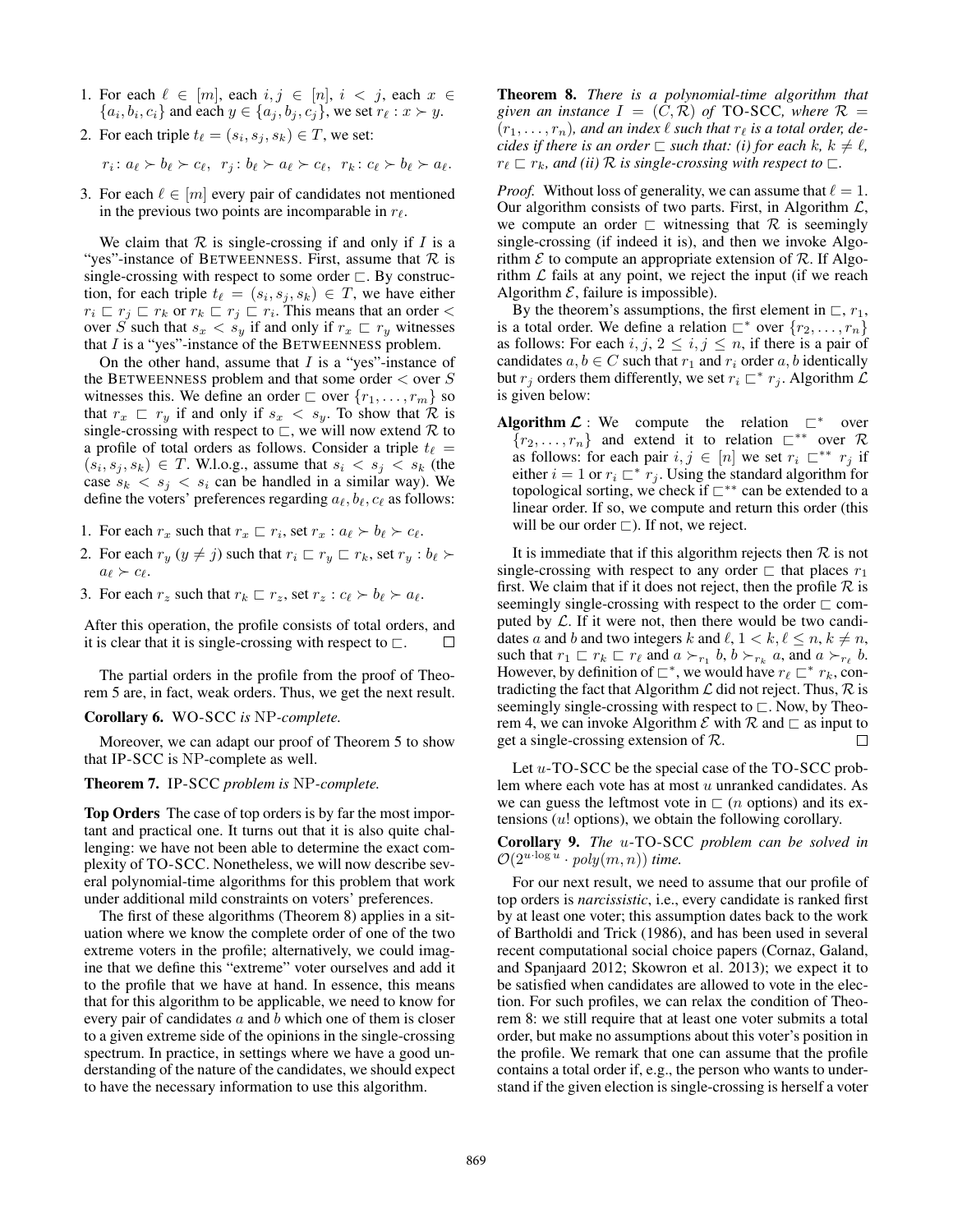in this election; this assumption is also required for some of the algorithmic results of Lackner (2014), and is known to reduce vote elicitation complexity (Conitzer 2009).

Theorem 10. *There is a polynomial-time algorithm that given an instance*  $I = (C, \mathcal{R})$  *of the* TOP PARTIAL OR-DER SCC *problem, where*  $\mathcal{R} = (r_1, \ldots, r_n)$  *is narcissistic and contains at least one total order, decides if* R *is singlecrossing.*

Independent-Pairs Orders: an Algorithm We can adapt the algorithm from the proof of Theorem 8 to obtain a fixedparameter tractability result for IP-SCC. Let k-IP-SCC be the special case of IP-SCC where each vote contains at most k incomparable pairs of candidates.

Theorem 11. *There is an algorithm that decides* k-IP-SCC *in time*  $\mathcal{O}(2^k \cdot poly(m, n)).$ 

## 5 Relaxing the Single-Crossing Condition

Throughout this paper, we implicitly assumed that voters' true preferences are total orders, and the reasons why voters submit partial orders have to do with computation and/or communication constraints. Alternatively, one can imagine that some voters are truly indifferent between certain candidates. It is not clear whether requiring the given profile of partial orders to extend to a single-crossing profile of total orders is the right generalization of the single-crossing condition to such settings. In fact, one can argue that in case of true indifferences seemingly single-crossing profiles are exactly the partial profiles that should be considered singlecrossing: indeed, in such profiles no pair of alternatives can be observed to cross more than once. If we view being seemingly single-crossing as a desirable property of a partial profile in its own right, it is natural to ask whether it can be detected efficiently. However, this question turns out to be computationally difficult, even if we restrict ourselves to weak orders or independent-pairs orders.

Proposition 12. *The problem of deciding if a profile of weak orders is seemingly single-crossing is* NP*-complete. Also, the problem of deciding if a profile of independent-pairs orders is seemingly single-crossing is* NP*-complete.*

Proposition 12 follows from Corollary 6 and Theorem 7, respectively, by observing that the partial profiles constructed in the respective proofs are single-crossing if and only if they are seemingly single-crossing.

Now, in a seemingly single-crossing profile, as we progress from left to right, for a given pair of candidates  $a, b$  we may go from a voter who is indifferent between  $a$ and  $b$  to one who clearly prefers  $a$  to  $b$  and then to one who is indifferent between  $a$  and  $b$  again. It is perhaps more intuitive to require instead that the only allowable transitions are from  $a \succ b$  to indifference between a and b to  $b \succ a$ , or vice versa. We will call such profiles *weakly single-crossing*.

**Definition 4.** *A profile*  $\mathcal{R} = (r_1, \ldots, r_n)$  *of partial orders over a candidate set* C *is* weakly single-crossing with respect to a total order  $\Box$  over  $[n]$  *if for every pair of candidates*  $a, b \in C$  *there exist indices*  $0 \leq k \leq \ell \leq n + 1$  *such that either (i) for all*  $1 \leq i \leq k$  *we have*  $a \succ_{r_i} b$ *, for all* 

 $k < i < \ell$  candidates a and b are incomparable in  $r_i$ , and *for all*  $\ell \leq i \leq n$  *we have*  $b \succ_{r_i} a$ *, or, alternatively, (ii) for all*  $1 \leq i \leq k$  *we have*  $b \succ_{r_i} a$ *, for all*  $k < i < \ell$  *candidates a* and *b* are incomparable in  $r_i$ , and for all  $\ell \leq i \leq n$  we *have*  $a \succ_{r_i} b$ . A profile  $\mathcal{R} = (r_1, \ldots, r_n)$  of partial orders *is* weakly single-crossing *if it is weakly single-crossing with respect to some total order*  $\Box$  *over*  $[n]$ *.* 

Observe that partial profile  $R$  from Example 1 is not weakly single-crossing with respect to  $1 \n\sqsubset 2 \n\sqsubset 3 \n\sqsubset 4$ : we go from  $a \succ c$  to  $a \perp_{\succ} c$  to  $a \succ c$ . Consequently, the profile  $\mathcal{R}'$  from that example is not weakly single-crossing.

Clearly, it is easy to check if a given partial profile  $\mathcal R$ is weakly single-crossing with respect to a given order  $\Box$ . Interestingly, while checking whether  $R$  is weakly singlecrossing appears to be more difficult, this problem turns out to be polynomial-time solvable as well.

Theorem 13. *There is a polynomial-time algorithm that given a partial profile* R *checks whether* R *is weakly singlecrossing, and, if the answer is positive, outputs an ordering of the voters that witnesses this.*

## 6 Conclusions and Open Problems

We summarize our results for SCC and SCC-F in Table 1. It is instructive to compare them with recent results of Lackner (2014) and Fitzsimmons (2014) for single-peaked preferences. Lackner proves that one can check in polynomial time whether a profile of partial votes is single-peaked with respect to a given axis. In contrast, verifying the singlecrossing property appears to be hard even if the order of the votes is fixed, though we have not been able to obtain a formal hardness result. Moreover, powerful algorithmic techniques that are very useful for working with incomplete single-peaked preferences, such as reductions to 2-SAT and to the consecutive ones problem, while applicable, appear to produce much weaker results in our setting. These are indications that incomplete single-crossing preferences are more difficult to work with than incomplete single-peaked preferences, and new insights are required.

The computational complexity of some of our problems remains open. Perhaps the most intriguing is the complexity of TO-SCC (top orders, arbitrary order of votes) and WO-SCC-F (weak orders, fixed order of votes). Also, given that much of the real-life election data consists of incomplete

|    | SCC-F                                                                              | <b>SCC</b>                                           |
|----|------------------------------------------------------------------------------------|------------------------------------------------------|
|    |                                                                                    |                                                      |
|    | PO   FPT $(a, b)$ (Cor. 3) NPc (Thm. 5)<br>WO   FPT $(a, b)$ (Cor. 3) NPc (Cor. 6) |                                                      |
| TO | $P$ (Thm. 4)                                                                       | special cases (Thms. 8 and 10),<br>$FPT(u)$ (Cor. 9) |
|    | IP   FPT $(a, b)$ (Cor. 3)                                                         | NPc $(Thm. 7)$ ,<br>$FPT(k)$ (Thm. 11)               |

Table 1: Complexity results: P stands for "polynomial-time solvable", NPc stands for "NP-complete", FPT stands for "fixed-parameter tractable"